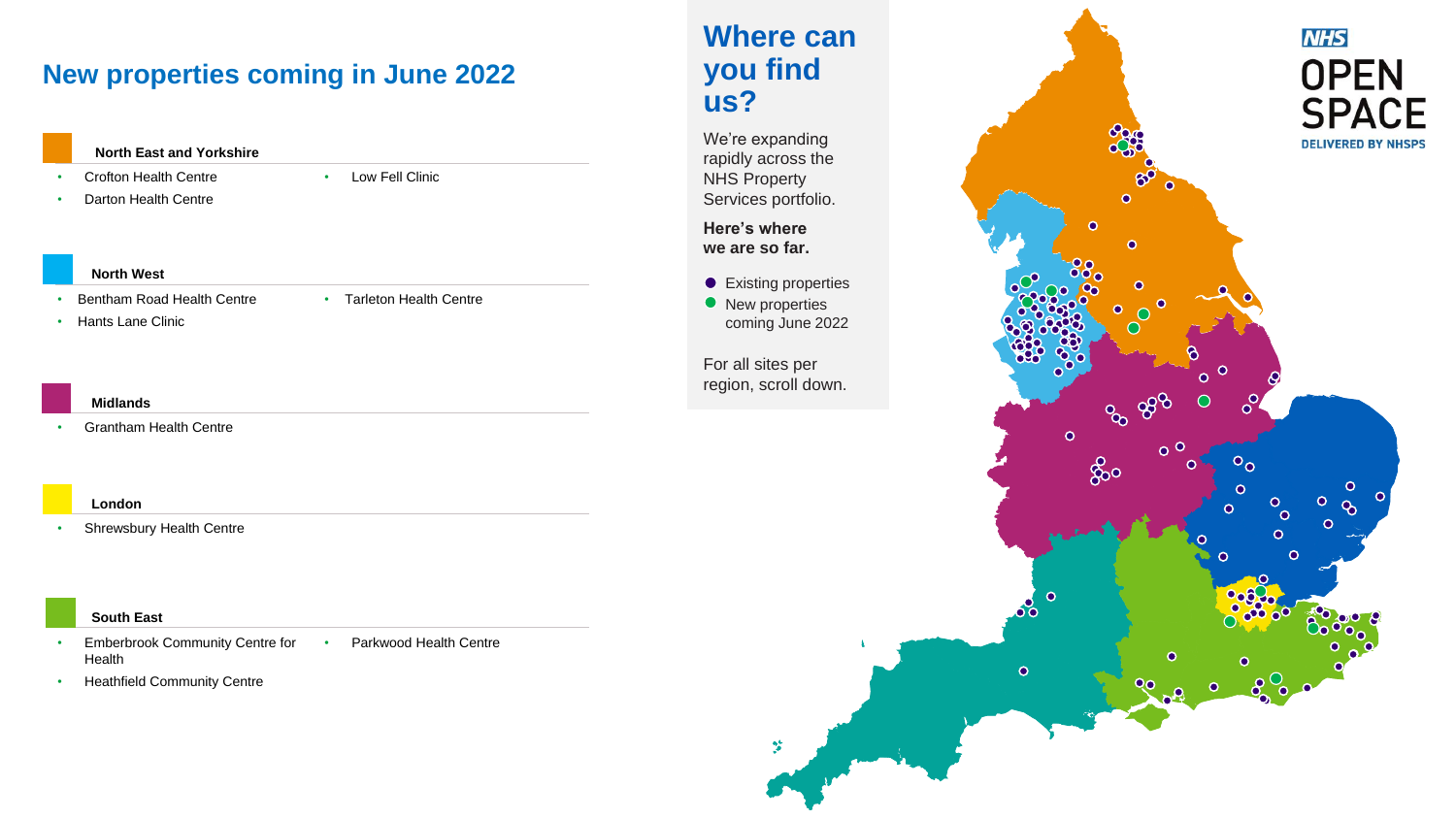### **North East and Yorkshire**

#### **Existing properties**

- 1. Blaydon Primary Care Centre
- 2. Grindon Lane Primary Care Centre
- 3. Houghton Health Centre
- 4. Houghton Primary Care Centre
- 5. Stanley Primary Care Centre
- 6. Victoria Road Health Centre
- 7. Redcar Primary Care Hospital
- 8. 2 Low Grange Health Village
- 9. Cleveland Health Centre
- 10. Galleries Health Centre
- 11. Gateshead Health Centre
- 12. Park Place Health Centre
- 13. Riverview Health Centre
- 14. Southwick Health Centre
- 15. Fartown Health Centre
- 16. Leyburn Medical Practice
- 17. Marsden Health Centre
- 18. Mill Hill Community Health Centre

#### **New properties coming in June 2022**

- 35. Crofton Health Centre
- 36. Darton Health Centre
- 37. Highlands Health Centre
- 38. Low Fell Clinic
- 39. Westbourne Health Centre
- 19. Monkwearmouth Health Centre 20. Morrill Street Health Centre
- 21. Pontefract Health Centre
- 22. Ryhope Health Centre
- 23. Withernsea Community Hospital
- 24. Eccleshill Community Hospital
- 25. Keighley Health Centre
- 26. Nelson Health Centre
- 27. Ravensthorpe Health Centre
- 28. Springwell Health Centre
- 29. Thirsk Health Centre
- 30. Westwood Park Community Hospital
- 31. Wrekenton Health Centre
- 32. Blakelaw Health Centre
- 33. Church View Centre
- 34. Slaithwaite Health Centre



**23**

**39**

**30**

**17**

**16**

**18 21 21 21 221 221** 

**<sup>34</sup> <sup>33</sup> 35**

**36**

**NHS OPEN SPACE DELIVERED BY NHSPS**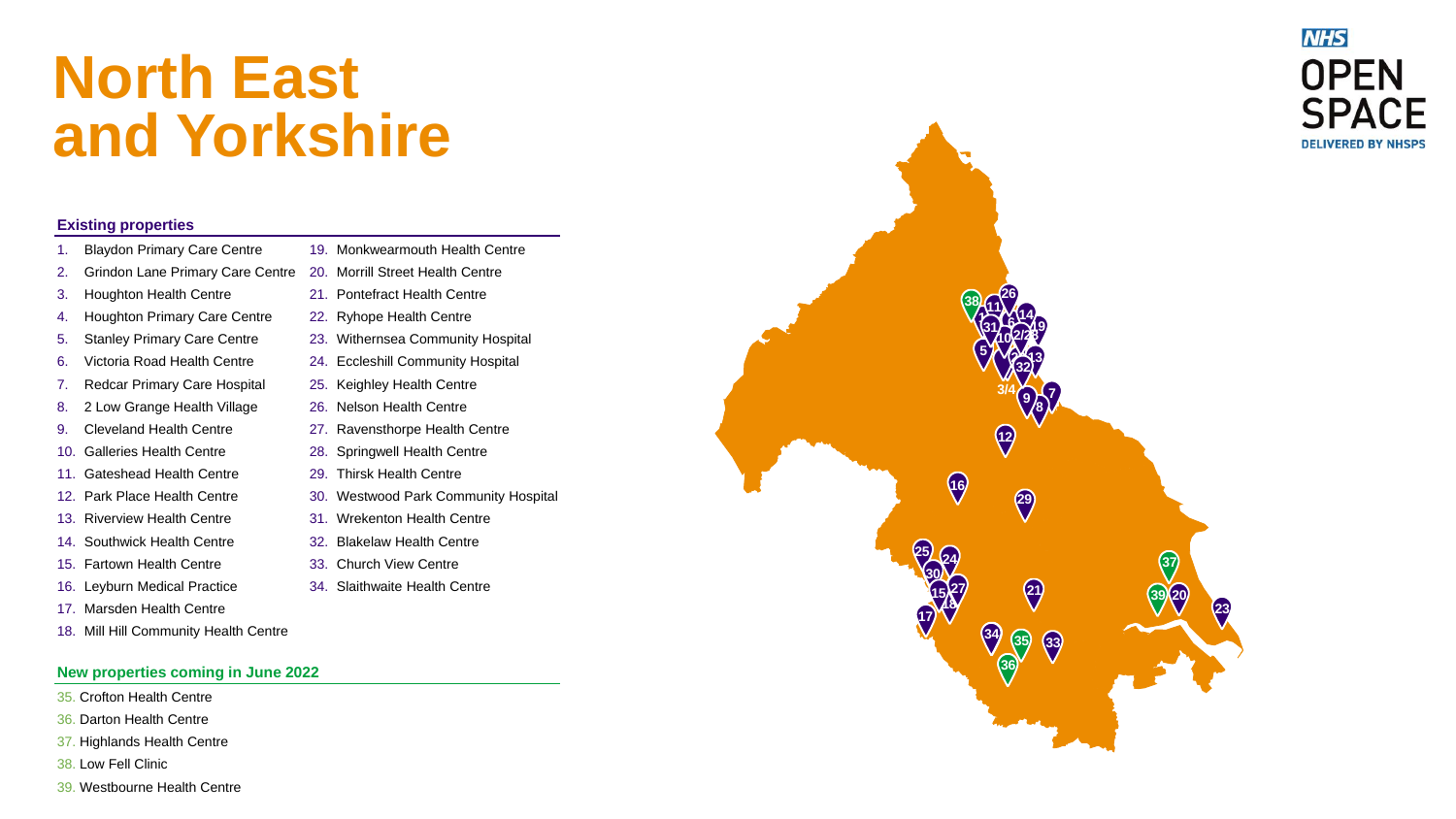## **North West**

#### **Existing properties**

- 1. Chorley Health Centre
- 2. Colne Health Centre
- 3. Failsworth Group Practice
- 4. Maghull Health Centre
- 5. Preston Healthport
- 6. Audley Health Centre
- 7. Birleywood Health Centre
- 8. Burnage Health Centre
- 9. Charlestown Health Centre
- 10. Harpurhey Health Centre
- 11. Haslingden Health Centre
- 12. Lance Burn Health Centre
- 13. Levenshulme Health Centre
- 14. Longsight Health Centre
- 15. Padiham Health Centre
- 16. Pendlebury Health Centre
- 17. Roman Road Health Centre
- 18. Ropewalks Health Centre
- 19. Sandy Lane Health Centre
- 20. Yew Tree Health Centre
- 21. Abercromby Health Centre
- 22. Ashurst Health Centre
- 23. Moorgate Primary Care Centre
- 24. Nutgrove Villa (NHS Walk -in Centre)
- 25. Prestwich Health Centre
- 26. The Willows Primary Resource **Centre**
- 27. Alexandra Park Health Centre
- 28. Belle Vale Neighbourhood Health **Centre**
- 29. Chorlton Health Centre
- 30. Clayton Health Centre
- 31. Croxteth Health Centre
- 32. Fingerpost Park Health Centre
- 33. Great Harwood Health Centre
- 34. Littleborough Health Centre
- 35. Moss Side Health Centre
- 36. Northenden Health Centre
- 37. Prescot Primary Care Resource **Centre**
- 38. Prince Street Family Health Clinic
- 39. Riverside Centre For Health
- 40. Timperley Health Centre
- 41. Townside Primary Care Centre
- 42. Vauxhall Health Centre
- 43. Victoria Mill Health Centre
- 44. Withington Clinic
- 45. Ashton Health Centre
- 46. Ashtons Green Parr Children's **Centre**
- 47. Bamber Bridge Clinic
- 48. Burscough Health Centre
- 49. Churchtown Clinic
- 50. Farnworth Health Centre
- 51. Hillside Health Centre
- 52. Lever Chambers Centre for Health
- 53. Penwortham St Marys Health **Centre**
- 54. Ramsbottom Health Centre
- 55. Rusholme Health Centre
- 56. Stockbridge Health Centre
- 57. The Millennium Centre
- 58. Wythenshawe Offices

#### **New properties coming in June 2022**

- 59. Bentham Road Health Centre
- 60. Hants Lane Clinic
- 61. Tarleton Health Centre

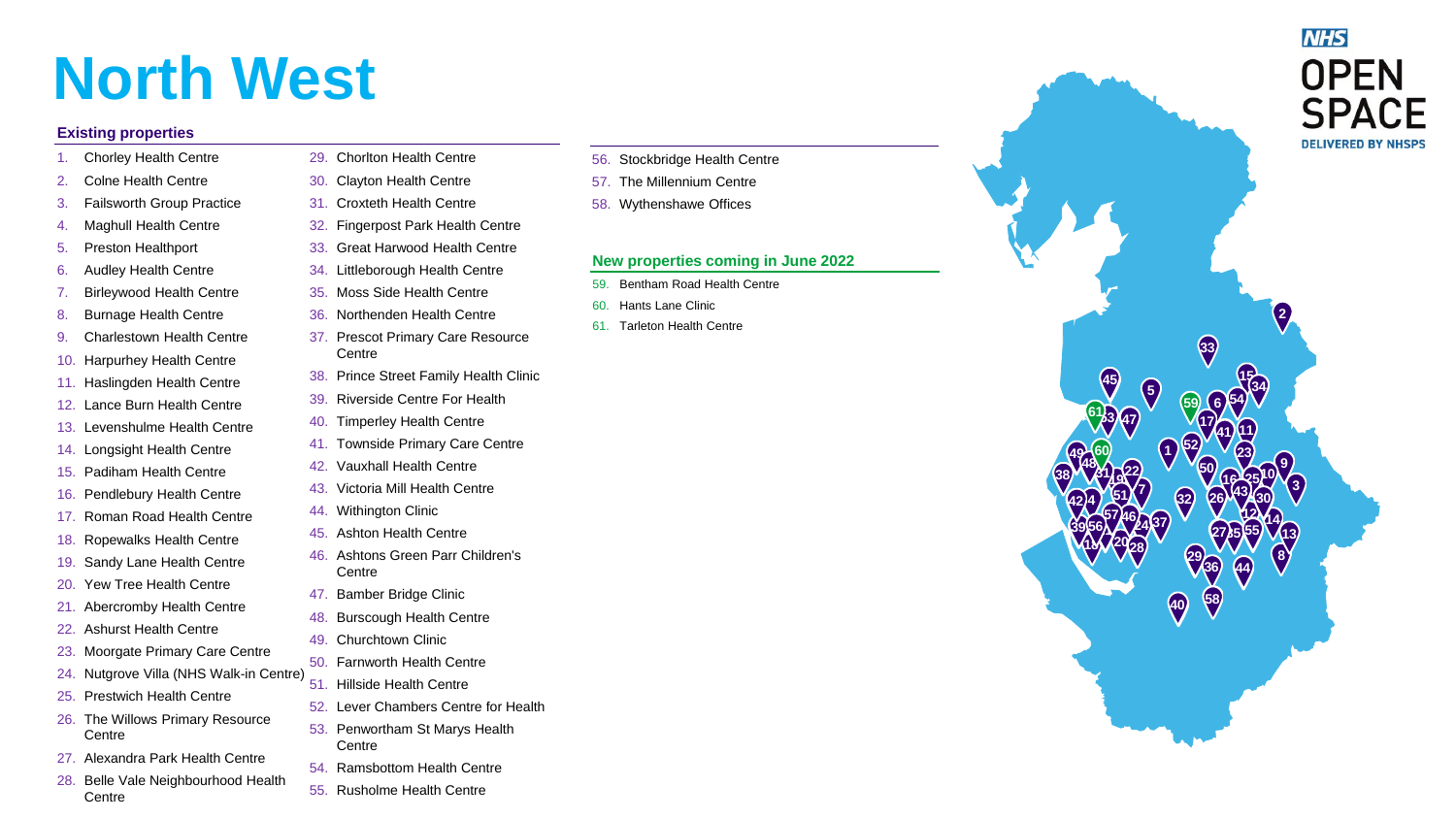### **Midlands**

#### **Existing properties**

- 1. Johnson Community Hospital
- 2. Soho Health Centre
- 3. Strelley Health Centre
- 4. Wollaton Vale Health Centre
- 5. Boston Health Centre
- 6. Greet Community Health Centre
- 7. John Coupland Hospital
- 8. North Hykeham Health Centre
- 9. Skegness Hospital
- 10. Gainsborough Health Clinic
- 11. Hawkesley Health Centre
- 12. Pasley Road Health Centre
- 13. Peartree Clinic
- 14. Shirley Road Health Centre
- 15. Sinfin Health Centre
- 16. Warren Farm Health Centre

#### **New properties coming in June 2022**

- 28. Grantham Health Centre
- 29. Saltley Health Centre
- 17. Weston Favell Health Centre
- 18. Melbourne Community Health Centre
- 19. Oswestry Health Centre
- 20. Revive Clinic
- 21. Skegness Health Clinic
- 22. Bentilee Neighbourhood Centre
- 23. Blythe Bridge Health Centre
- 24. Birchwood Health Centre
- 25. Grove Road Clinic
- 26. Ilkeston Health Centre
- 27. Tunstall Primary Care Centre



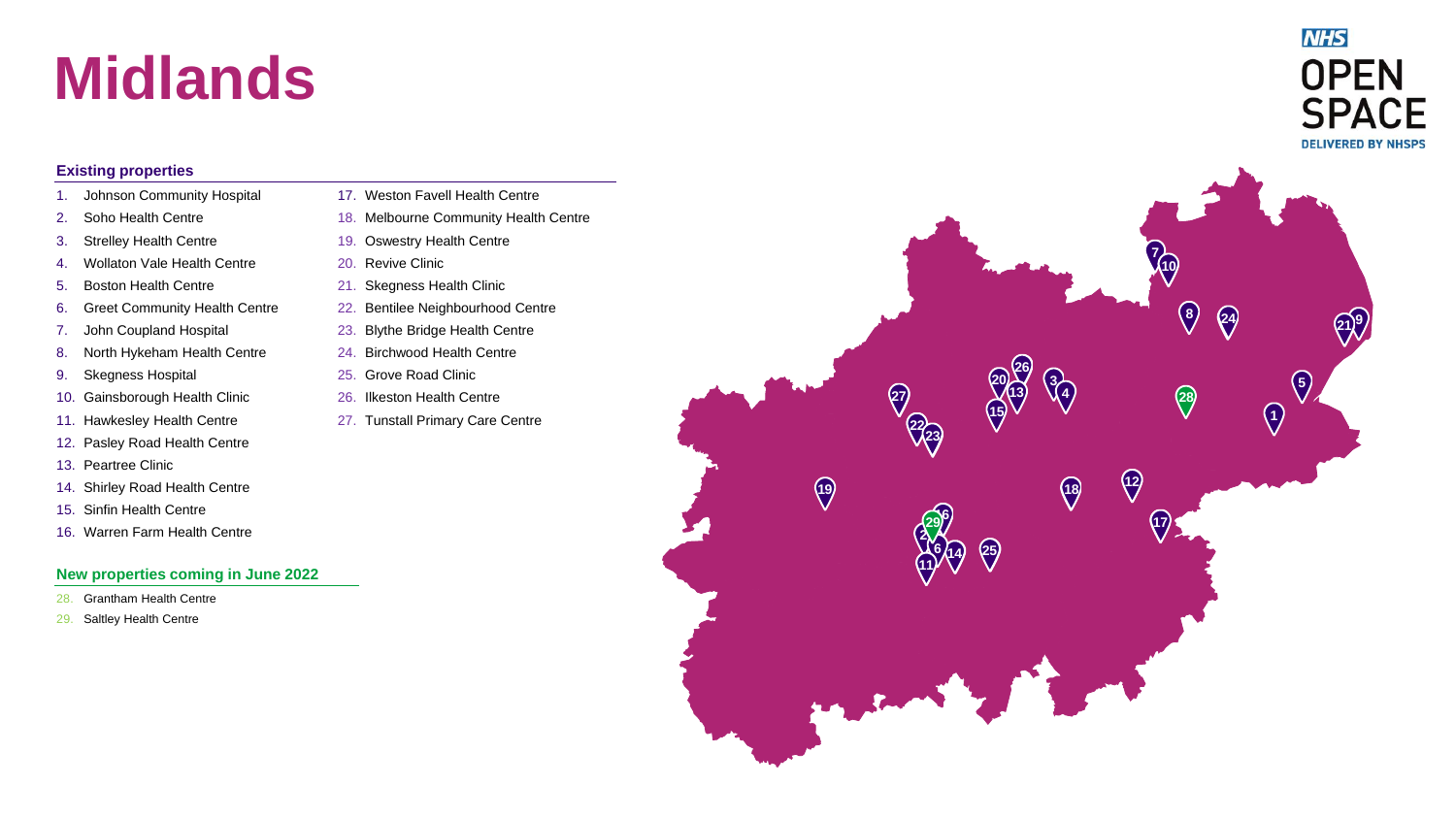# **East of England**

#### **Existing properties**

- 1. Liverpool Road Health Centre
- 2. Aldeburgh Community Hospital
- 3. Allington House
- 4. Hartismere Hospital
- 5. Leighton Buzzard Health Centre
- 6. Chantry Clinic
- 7. Haverhill Health Clinic
- 8. Stow Lodge Health Centre
- 9. Werrington Health Centre
- 10. Botolph Bridge Community Health Centre
- 11. Dunmow Community Clinic
- 12. East Barnwell Health Centre
- 13. Orton Bushfield Medical Practice
- 14. Paston Health Centre
- 15. Rectory Lane Health Centre
- 16. Saffron Walden Community Hospital
- 17. Whitton Clinic



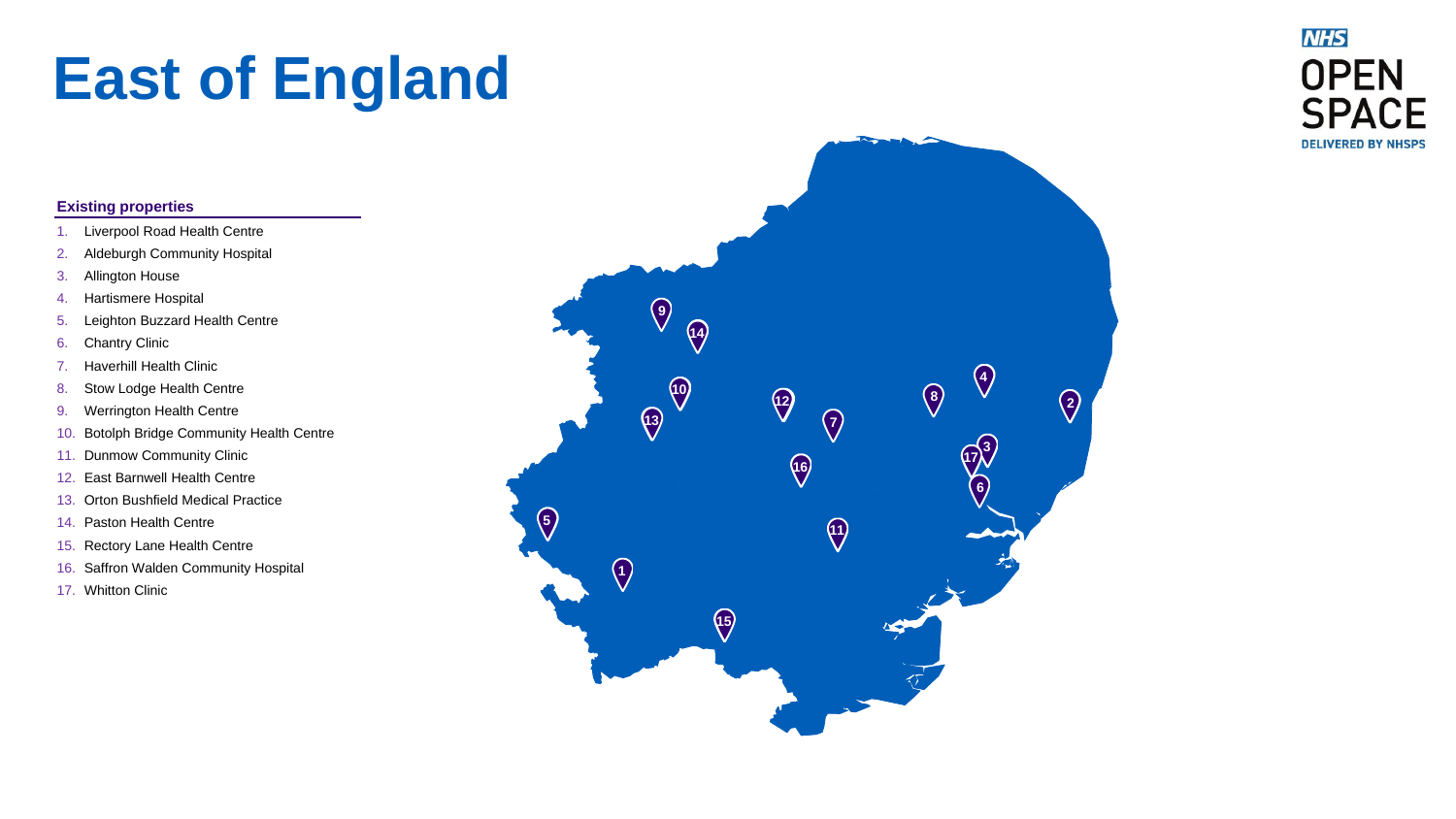# **London**

### **NHS OPEN SPACE DELIVERED BY NHSPS**

#### **Existing properties**

- 1. Orpington Health and Wellness Centre
- 2. South Westminster Centre for Health
- 3. The Greenwich Health Centre
- 4. Wembley Centre for Health and Care
- 5. Feltham Centre for Health
- 6. Laurels Healthy Living Centre
- 7. Broadwater Farm Health Centre
- 8. Edgware Community Hospital
- 9. Gallions Reach Health Centre
- 10. Norbury Health Centre
- 11. The Orchard Practice
- 12. West Ham Lane Health Centre

**New properties coming in June 2022**

13. Shrewsbury Health Centre

![](_page_5_Figure_17.jpeg)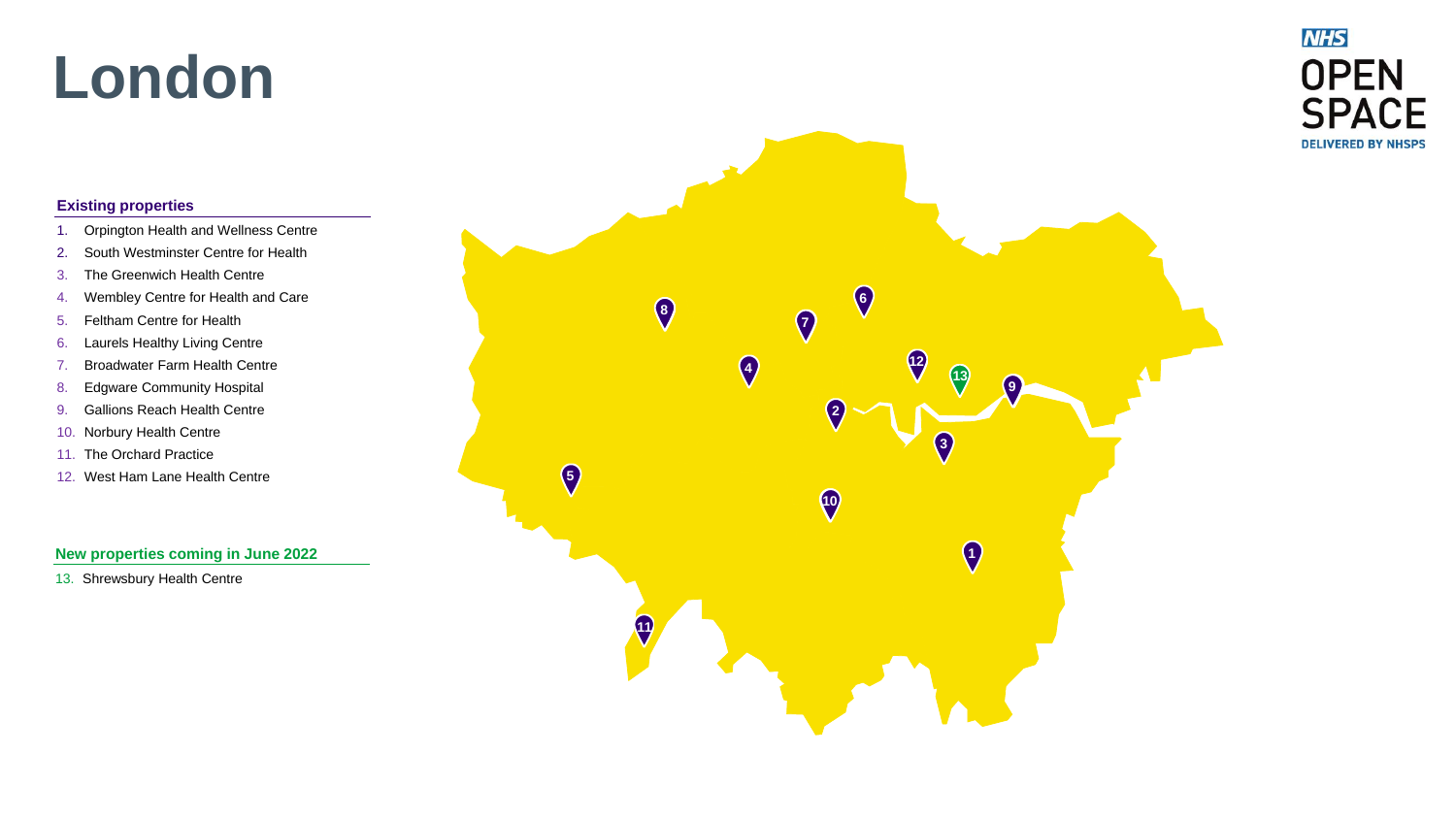## **South East**

#### **Existing properties**

- 1. Sheppey Community Hospital
- 2. Sittingbourne Community Hospital
- 3. Station Plaza Health Centre
- 4. Broadstairs Health Centre
- 5. Canterbury Health Centre
- 6. Dover Health Centre
- 7. Eastney Health Centre
- 8. Folkestone Health Centre
- 9. Havant Health Centre
- 10. Newhaven Polyclinic Centre
- 11. Newhaven Rehabilitation Centre
- 12. Newington Road Health Centre
- 13. Queen Victoria Memorial Hospital
- 14. Aylesham Health Centre
- 15. Crawley Hospital
- 16. Dartford West Health Centre
- 17. Faversham Health Centre

#### **New properties coming in June 2022**

- 33. Emberbrook Community Centre For Health
- 34. Heathfield Community Centre
- 35. Parkwood Health Centre
- 19. Orchard House
- 20. Sheerness Health Centre

18. Keystone Health Centre

- 21. St Stephens Primary Care Health Centre
- 22. Whitstable and Tankerton Hospital
- 23. Chase Community Hospital
- 24. Dartford East Health Centre
- 25. Hythe Clinic
- 26. The Steyning Health Centre
- 27. Totton Health Centre
- 28. Whitstable Health Centre
- 29. Eastleigh Health Centre
- 30. Ian Gow Memorial Health Centre
- 31. New Romney Clinic
- 32. Seaford Health Centre

![](_page_6_Picture_37.jpeg)

**14**

**6**

**5**

**13**

**8**

**4**

**12**

**17**

**<sup>22</sup> <sup>1</sup>**

**28**

**21**

**31**

**18**

**35**

**3**

**20**

**2**

**15**

**24**

**33**

**7**

**9**

**27 26 29**

**23**

**19**

**32**

**10/11**

**16**

**30**

**34**